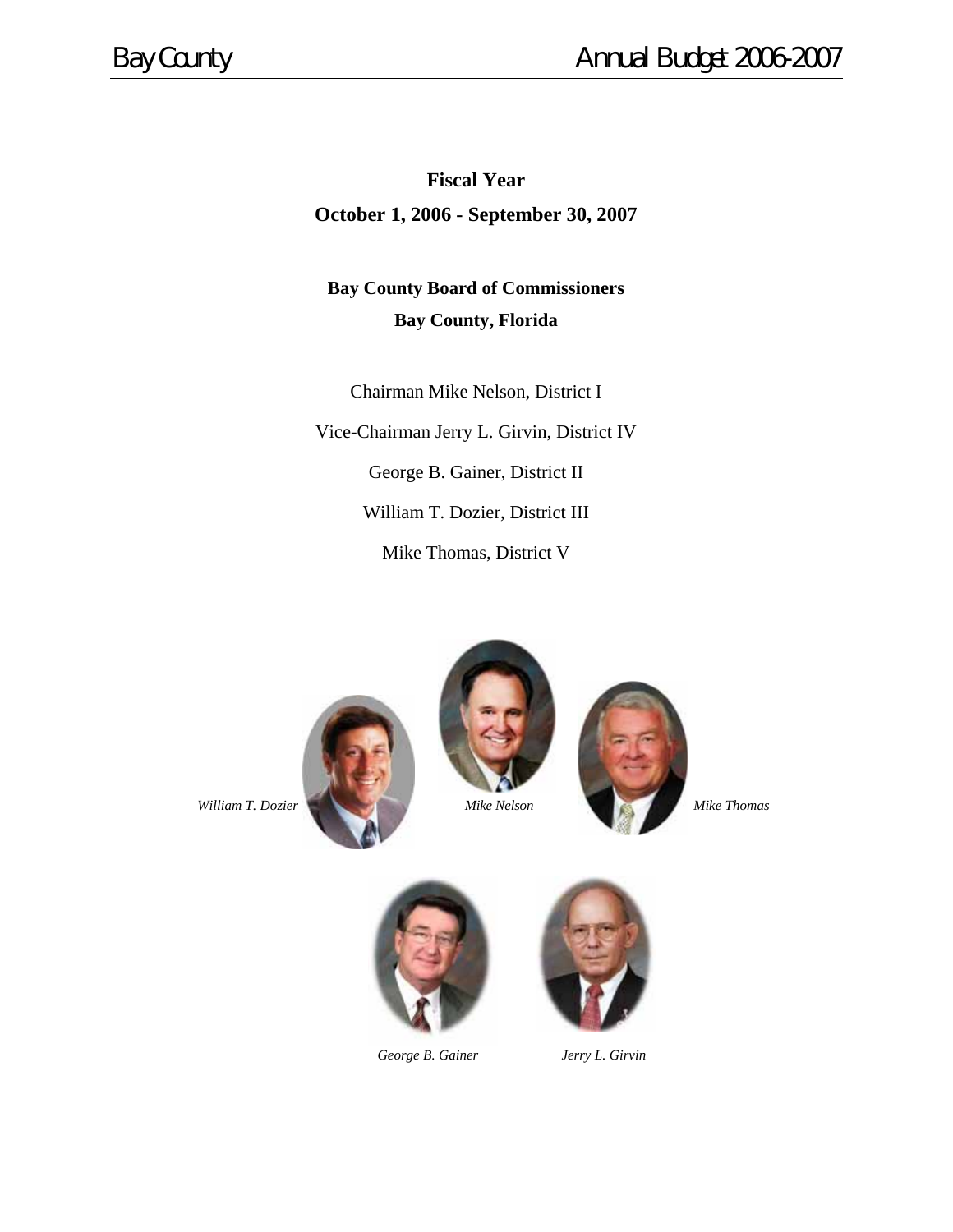## *CONSTITUTIONAL OFFICERS*

Harold Bazzel, Clerk of Circuit Court Mark Andersen, Supervisor of Elections Rick Barnett, Property Appraiser Peggy Brannon, Tax Collector Frank McKeithen, Sheriff

## *APPOINTED OFFICIALS*

Edwin L. Smith, County Manager Michael Burke, County Attorney

## *ADMINISTRATION*

Edwin L. Smith, County Manager Daniel Shaw, Assistant County Manager Bob Majka, Jr., Assistant County Manager Mary Dayton, Budget Officer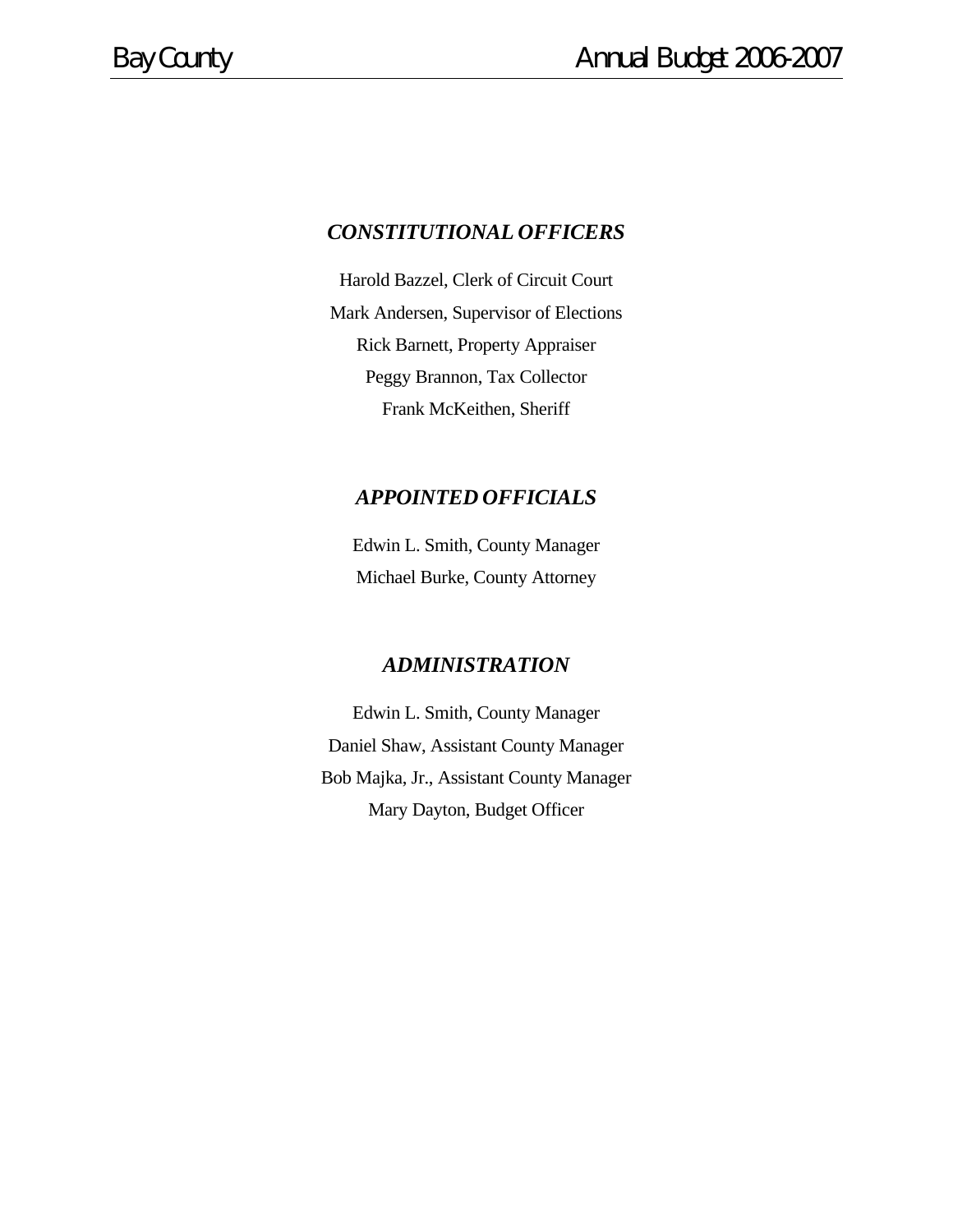# **DOCUMENT PREPARATION TEAM**

## *BUDGET*

Mary Dayton, Budget Officer Ashley Stukey, Principal Budget Analyst Debbie Cuthbert, Budget Analyst I Sheila Faries, Contract Coordinator / Budget Technician Valerie Smith, Senior Staff Assistant

## *SPECIAL THANKS*

All Departments, Divisions and Agencies for their assistance GIS Staff for all those capital project maps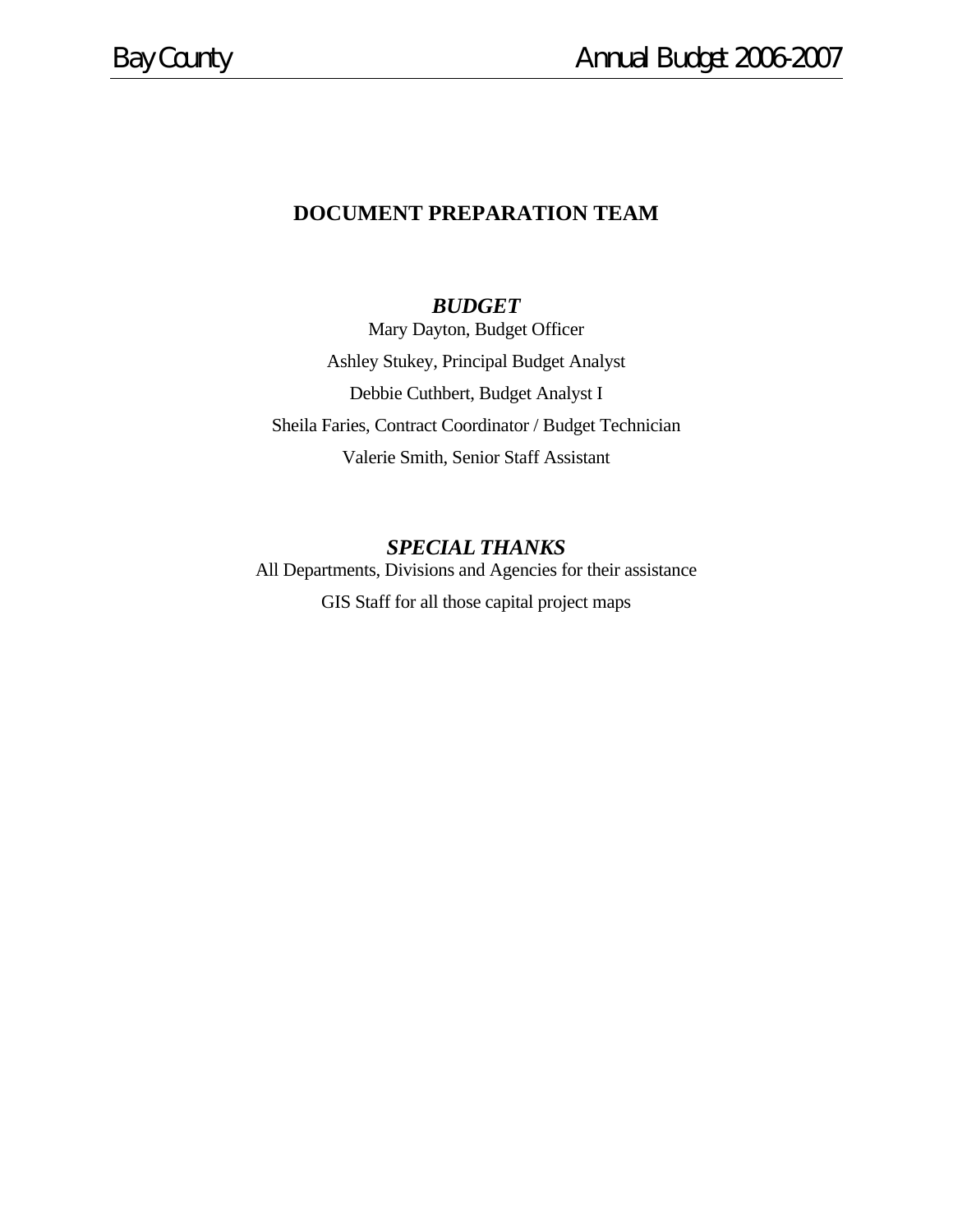

The Government Finance Officers Association of the United States and Canada (GFOA) presented an award of Distinguished Budget Presentation to the Bay County Board of County Commissioners for its annual budget for the fiscal year beginning October 1, 2005.

In order to receive this award, a governmental unit must publish a budget document that meets program criteria as a policy document, as an operations guide, as a financial plan and as a communication device.

The award is valid for a period of one year only. We believe our current budget continues to conform to program requirements, and we are submitting it to GFOA to determine its eligibility for another award.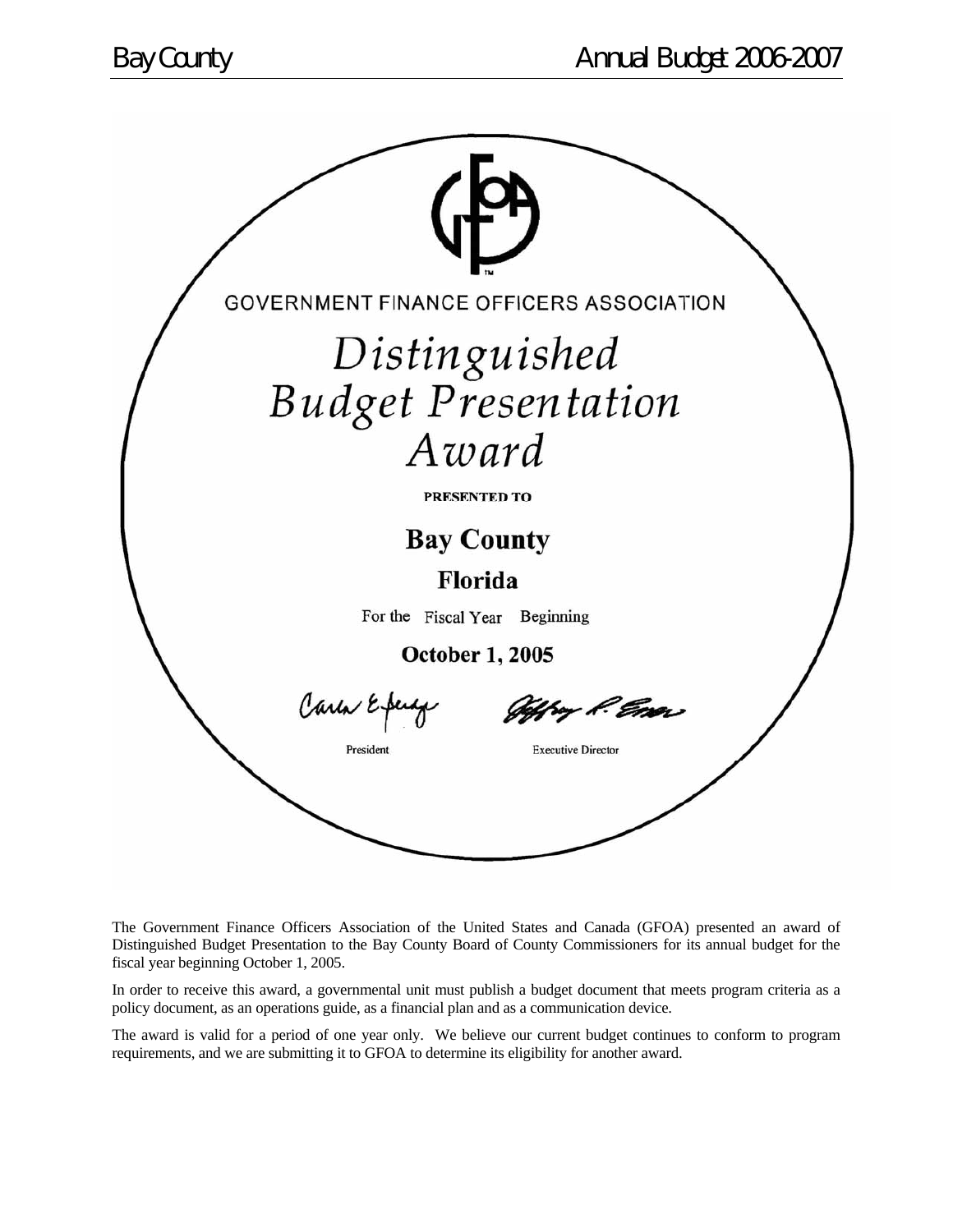### **INTRODUCTION**

#### **BUDGETARY**

## **SECTION "A" - GENERAL FUND**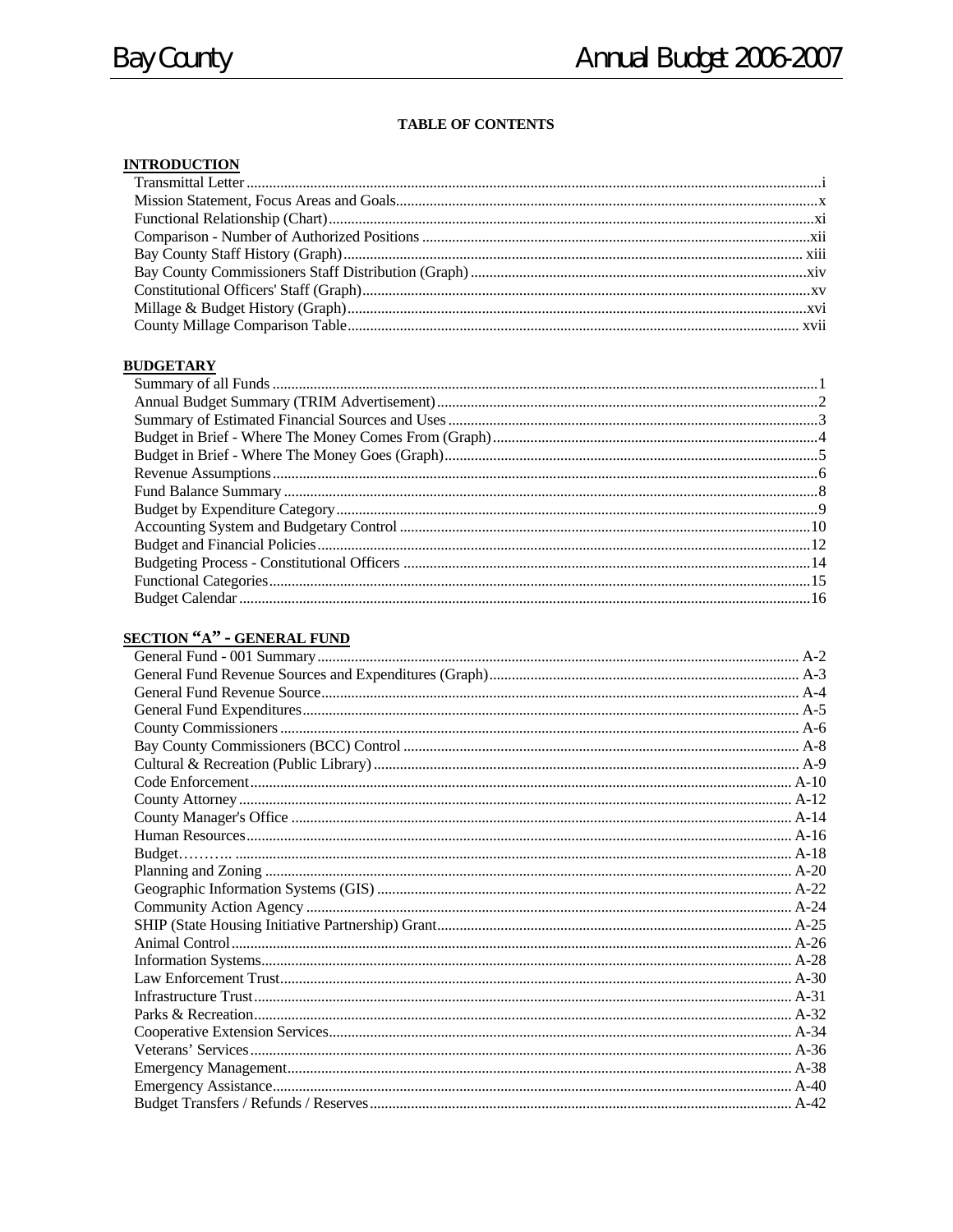### SECTION "A" - GENERAL FUND - CONSTITUTIONALS

# SECTION "A" - GENERAL FUND - COURT SYSTEM

## **SECTION "B" - TRANSPORTATION**

| <b>SPECIAL REVENUE FUNDS</b> |  |
|------------------------------|--|
|                              |  |
|                              |  |
|                              |  |
|                              |  |
|                              |  |
|                              |  |
|                              |  |
|                              |  |
|                              |  |
|                              |  |
|                              |  |
|                              |  |
|                              |  |
|                              |  |
|                              |  |

#### **STORMWATER**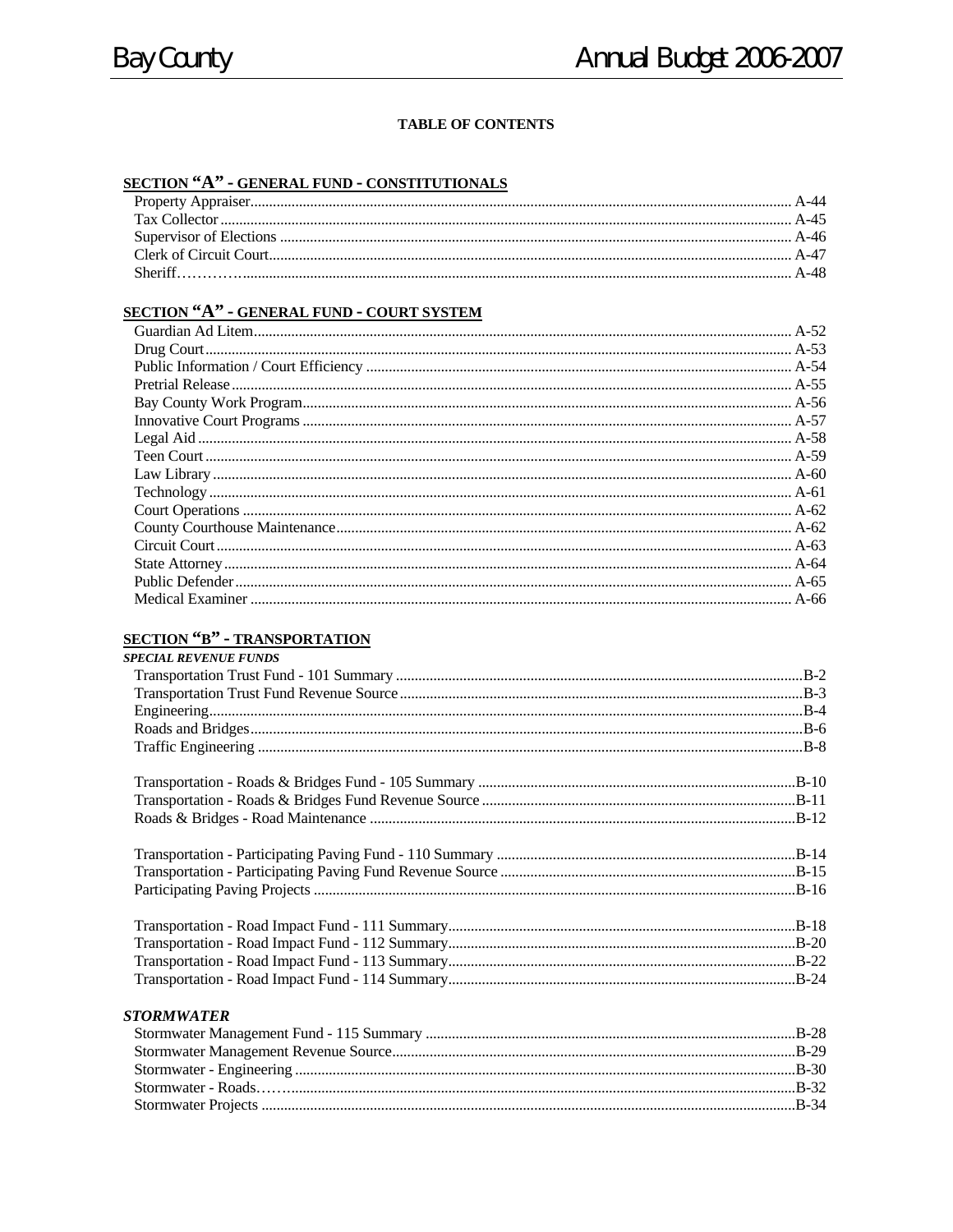### **TOURIST DEVELOPMENT**

### **PUBLIC SAFETY**

| $\mathbf{L}$ denotes the second $\mathbf{D}$ and $\mathbf{D}$ and $\mathbf{L}$ and $\mathbf{L}$ and $\mathbf{L}$ and $\mathbf{L}$ and $\mathbf{L}$ and $\mathbf{L}$ and $\mathbf{L}$ and $\mathbf{L}$ and $\mathbf{L}$ and $\mathbf{L}$ and $\mathbf{L}$ and $\mathbf{L}$ and $\mathbf{L}$ an | $E_{\rm C}$ |
|-----------------------------------------------------------------------------------------------------------------------------------------------------------------------------------------------------------------------------------------------------------------------------------------------|-------------|

## **MOSQUITO CONTROL**

| B-63 |  |
|------|--|
|      |  |

## **FIRE SERVICES**

### **SECTION "C" - ENTERPRISE FUNDS**

| WATER |  |
|-------|--|
|       |  |
|       |  |
|       |  |
|       |  |
|       |  |
|       |  |
|       |  |
|       |  |
|       |  |
|       |  |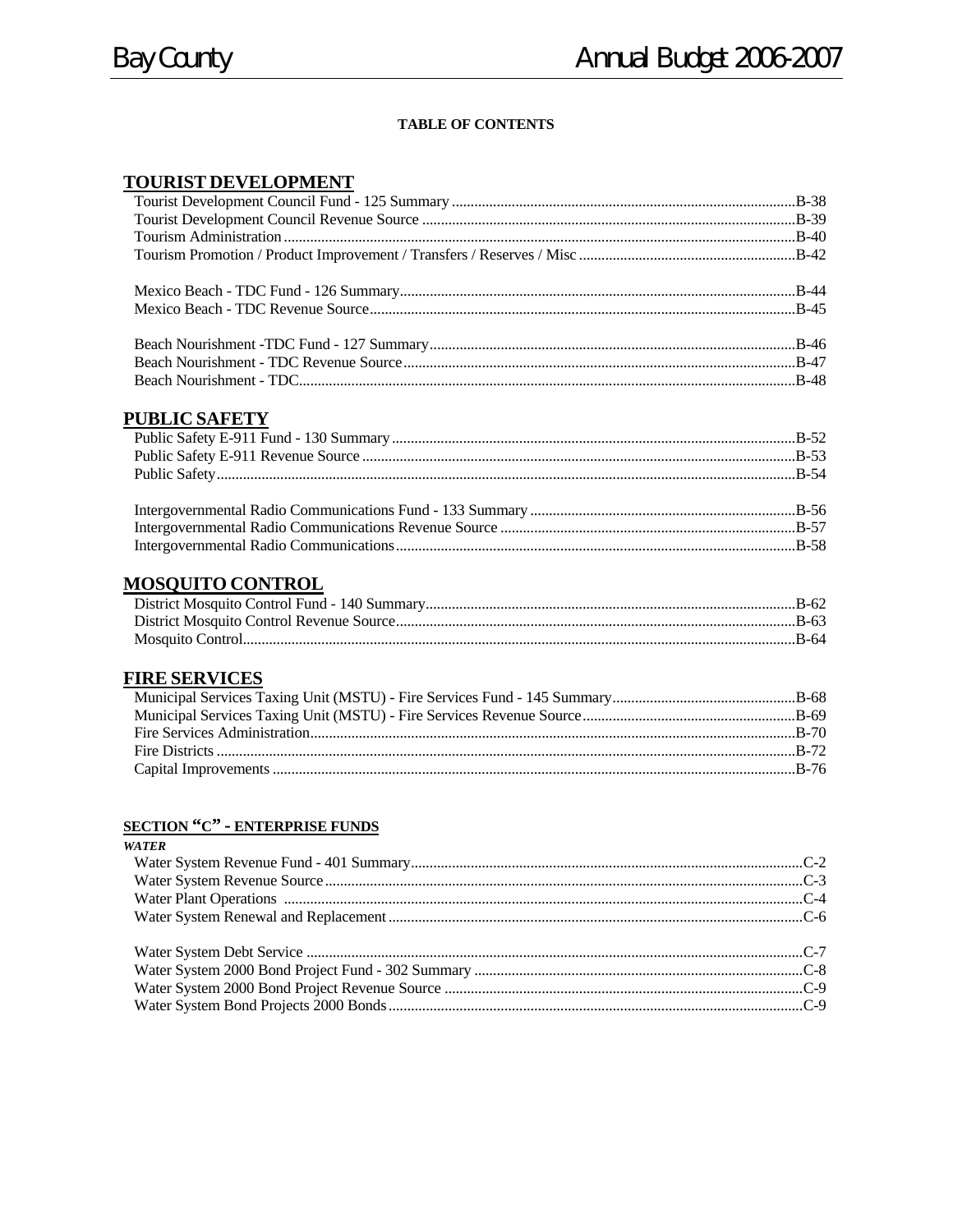#### MILITARY POINT ADVANCED WASTEWATER TREATMENT FACILITY

| (MPAWTF) - JOINT VENTURE |  |
|--------------------------|--|
|                          |  |
|                          |  |
|                          |  |
|                          |  |
|                          |  |
|                          |  |
|                          |  |

#### RETAIL WATER & WASTEWATER

#### **INDUSTRIAL WASTE**

#### **SOLID WASTE**

### **BUILDERS' SERVICES**

## **SECTION "D" - INTERNAL SERVICES FUNDS**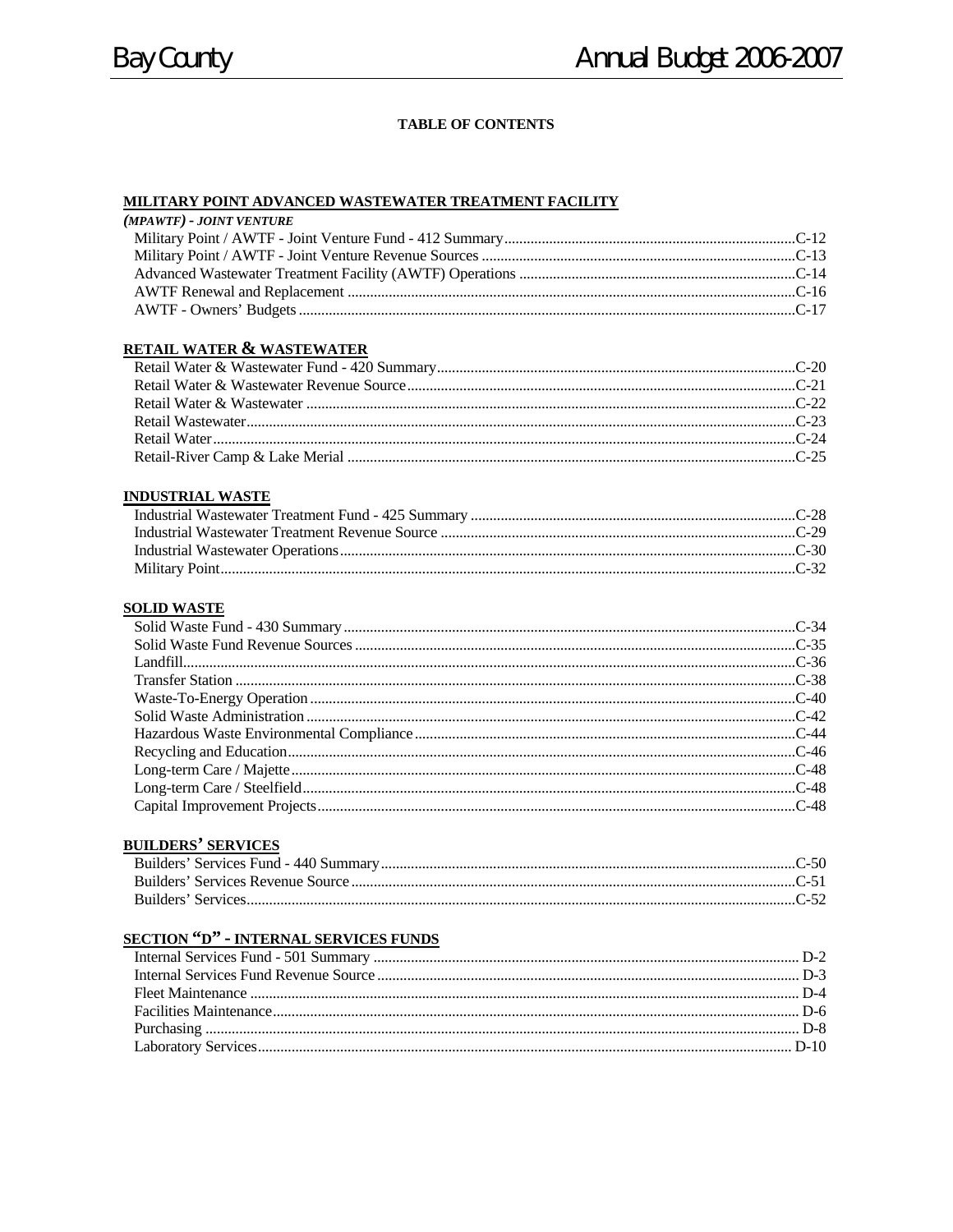### **SECTION "D" - INTERNAL SERVICES FUNDS (CONTINUED)**

#### **SECTION "E" - MISCELLANEOUS FUNDS**

### **SECTION "F" - CAPITAL IMPROVEMENTS**

### **SECTION "G" - DEBT**

### **SECTION "H" - STATISTICAL**